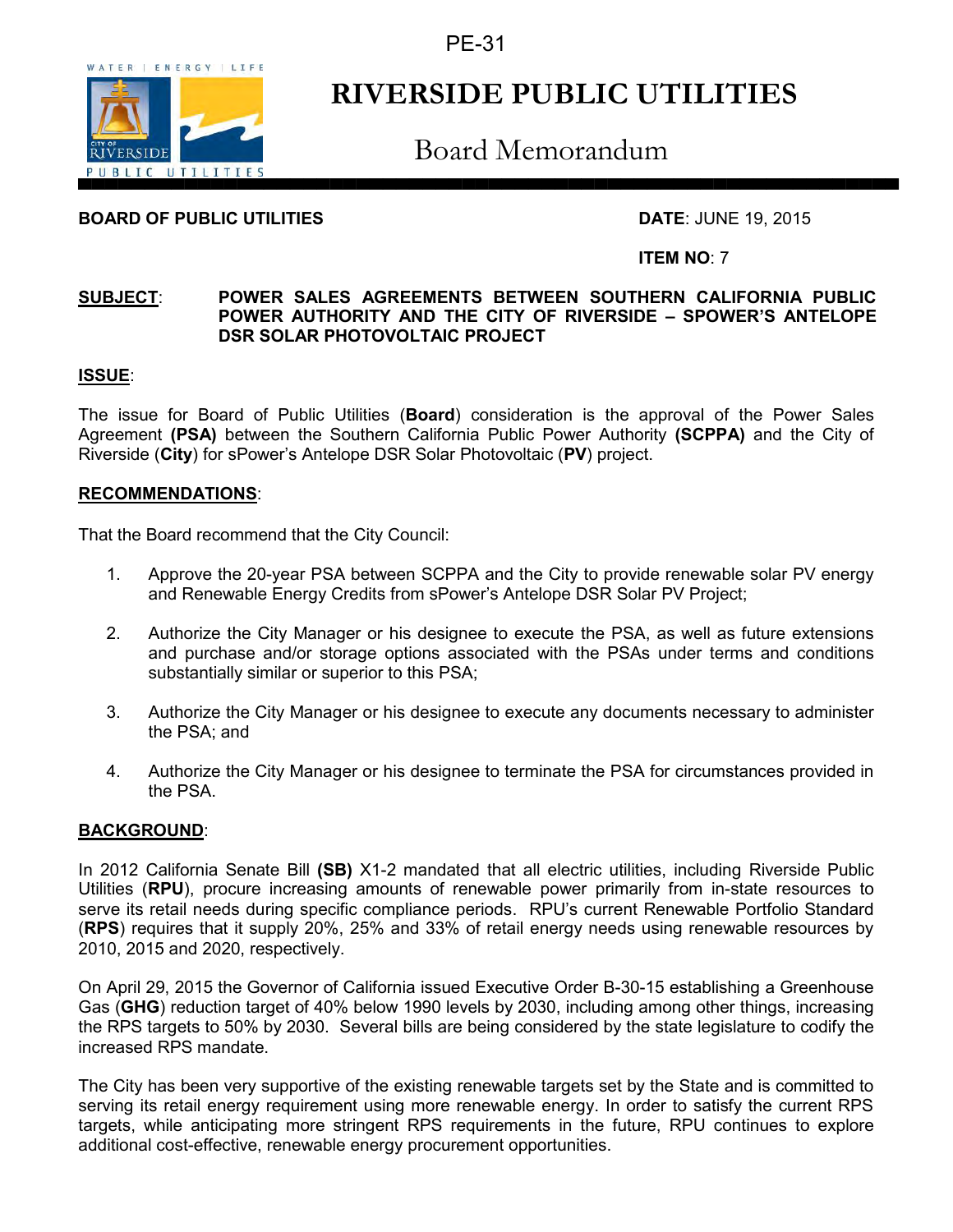Since 2012 the Board and City Council have approved 218 Megawatts (**MW**) of renewable resource contracts/extensions. The RE Columbia II Solar and Cabazon Wind project (combined 50 MW), achieved Commercial Operation Dates (**COD**) by 2014. Tequesquite, AP Northlake and Kingbird projects (combined 41 MW) are expected to come online in 2015, and the Salton Sea expansion (first phase) and Silverado (subsequently acquired by sPower) projects (combined 40 MW) have expected CODs in 2016. These projects qualify as Portfolio Content Category 1 renewable energy resources under California SB X1-2 RPS legislation.

However, one SCPPA project (20 MW RE Clearwater solar PV) faced unanticipated permitting challenges, will not be constructed and is being unwound. To date, the developer has paid approximately \$1.8 million in non-refundable liquidated damages (RPU's share is \$1.3 million). Staff is looking to replace this project (using SCPPA's ongoing renewable RFP process) with sPower Solar Holding LLC (sPower), and has been negotiating for the City's participation in the 50 MW solar PV Antelope DSR (Project) located in the City of Lancaster. The sPower solar PV price is the lowest RPU has seen in recent years and is about 20% lower than the failed RE Clearwater solar project pricing, resulting in an approximate net present value savings of \$8.8 million. The competitive price offered by sPower is due to several factors:

- 1. The continued decline in the equipment and labor costs of solar PV projects;
- 2. The Project is part of a much larger transmission interconnection position with the California Independent System Operator (**CAISO**), with an executed interconnection agreement (with known cost exposures), and certain shared interconnection upgrades;
- 3. Economies of scale due to sPower's extensive holdings of more than 800 MW of solar development assets in the general Antelope Valley area; and
- 4. Solar developers' increased efforts to find off-takers to insure a 2016 COD, prior to expiration of the federal Investment Tax Credit (**ITC**).

The sPower is in the final project development stage and requires a power purchase commitment no later than fall 2015 to meet its 2016 deadline. The Antelope DSR Project will aid RPU in achieving current and future RPS goals by replacing the failed RE Clearwater project; moreover this project has the following desirable characteristics and favorable terms:

*Economy of Scale of Joint SCPPA Project:* A 50 MW solar PV project will be shared jointly by Riverside (25 MW) and Vernon (25 MW), through SCPPA. SCPPA will enter into a Power Purchase Agreement (PPA) with sPower, and subsequently SCPPA will enter into individual PSAs with the participating SCPPA members under the same terms and conditions of the SCPPA-Antelope DSR PPA.

*Familiar Developer:* sPower is formerly known as Silverado. SCPPA/RPU already have two PSAs for solar PV projects (Summer Solar and Antelope Big Sky Ranch), originally approved by the Board and City Council on December 7, 2012 and January 8, 2013, respectively, with an expected 2016 COD. sPower and its parent company, FTP Power, have a substantial solar footprint in the Antelope Valley area and as of December 2014, the companies have \$500 million in equity and \$60 million in cash to support its development and operation activities.

*Project Site and Interconnection:* sPower has either lease or purchase options over multiple parcels in the City of Lancaster, with sufficient acreage to develop the Project. All necessary interconnection studies have been completed and the interconnection agreement has been executed. The Project will be interconnected to Southern California Edison's Antelope 230kV Substation.

**Term of the PSA:** Twenty-year PSA commencing on the COD anticipated at the end of 2016, but absolutely no later than June 30, 2017.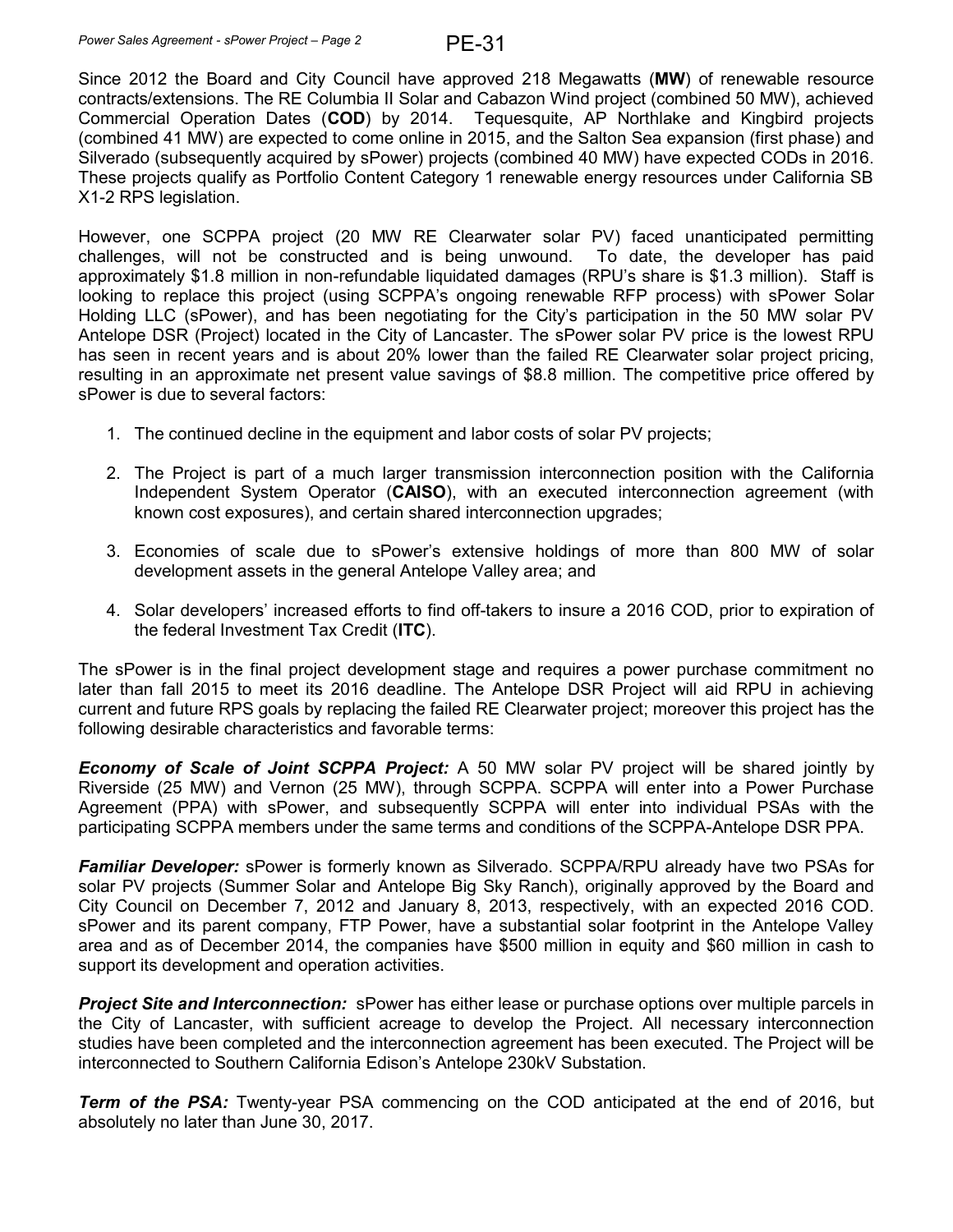**Pricing:** The all-in price for the energy, capacity (local) and environmental attributes is \$53.75 per megawatt/hour (**MWh**), fixed over the term of the contract.

**Performance Security:** sPower will post a letter of credit (LOC) or cash in the amount of \$2.25 million as Development Security. After COD, sPower will replace the Development Security with a Delivery Term Security in the amount of \$6.91 million during the first 10 years and \$5.41 million in the last 10 years, using a combination of cash, a LOC and a performance bond.

*Mitigation of Development Risks:* The PPA includes enforceable development milestone dates with significant financial penalties, ranging from \$5,000 to \$10,000 per day if dates are missed, or in the more severe cases, SCPPA can unilaterally terminate the PPA.

*Scheduling Coordinator Fee:* sPower will compensate SCPPA \$91,000 each year to perform Scheduling Coordinator services for the Project. RPU intends to offer Scheduling Coordinator services to SCPPA for the Project and receive the revenues for performing such service.

*Right of First Offer and Right of First Refusal:* sPower must first offer to sell the Project to SCPPA before it can offer it to third parties.

*Purchase Option:* SCPPA has the option to purchase the Project in years 10, 15 and 20 (after COD) at the then fair market value. A Purchase Option Agreement will be an appendix to the PPA and will be executed concurrently with the PPA.

*Storage Option:* SCPPA has the option in the first 15 years of the contract to install up to 12 MW of energy storage at the project site. This provides the opportunity to integrate energy storage with the solar facility to: 1) shape the output of the solar production if needed, and 2) help meet any potential future storage mandates. sPower will reserve sufficient area on site to accommodate the storage installation. In addition, sPower will fund up to \$182,000 for permitting and interconnection modifications. A Storage Option Agreement will be an appendix to the PPA and will be executed concurrently with the PPA.

*Step-Up Provisions for Tax Exempt Debts:* In case SCPPA exercises the purchase option or the storage option and issue tax exempt bonds to finance these options on behalf of the project participants, then project participants will be required to guarantee the payment of such bonds. In the event of a payment default by a project participant, then SCPPA would issue a Step-Up Invoice to the other nondefaulting participant, who would pay such invoice to cover the non-payment on behalf of the defaulting participant. The non-defaulting participant would then be reimbursed by means of a) receiving a repayment by the defaulting participant, b) taking delivery of defaulting participant's share of the facility output, or c) collecting proceeds from the sale of defaulting participant's share of the facility output to a third party. Such step-up provisions are typical provisions in SCPPA jointly financed projects including Palo Verde Nuclear Generating Station, Hoover Uprating Project, Mead-Adelanto Transmission Project, Mead-Phoenix Transmission Project and Southern Transmission Project which RPU is party to.

*Contribution toward RPU's RPS Goal:* RPU's share of the Project will generate approximately 71,000 MWh of renewable energy, or 3% of the City's RPS requirements in 2017, and is contemplated in the recently completed Integrated Resource Plan presented to the Board on February 20, 2015. This also assists the City's GHG reduction efforts and the strategic replacement of other expiring contracts. The project qualifies as an in-state renewable resource under SB X1-2 rules.

## **FISCAL IMPACT**:

The annual cost of power under the PSA is estimated to be approximately \$1.9 million in Fiscal Year 2016/17 and \$3.8 million each Fiscal Year thereafter. This cost is fixed with no annual escalation for 20 years. Staff will incorporate the costs of the PSA in future power supply budgets.